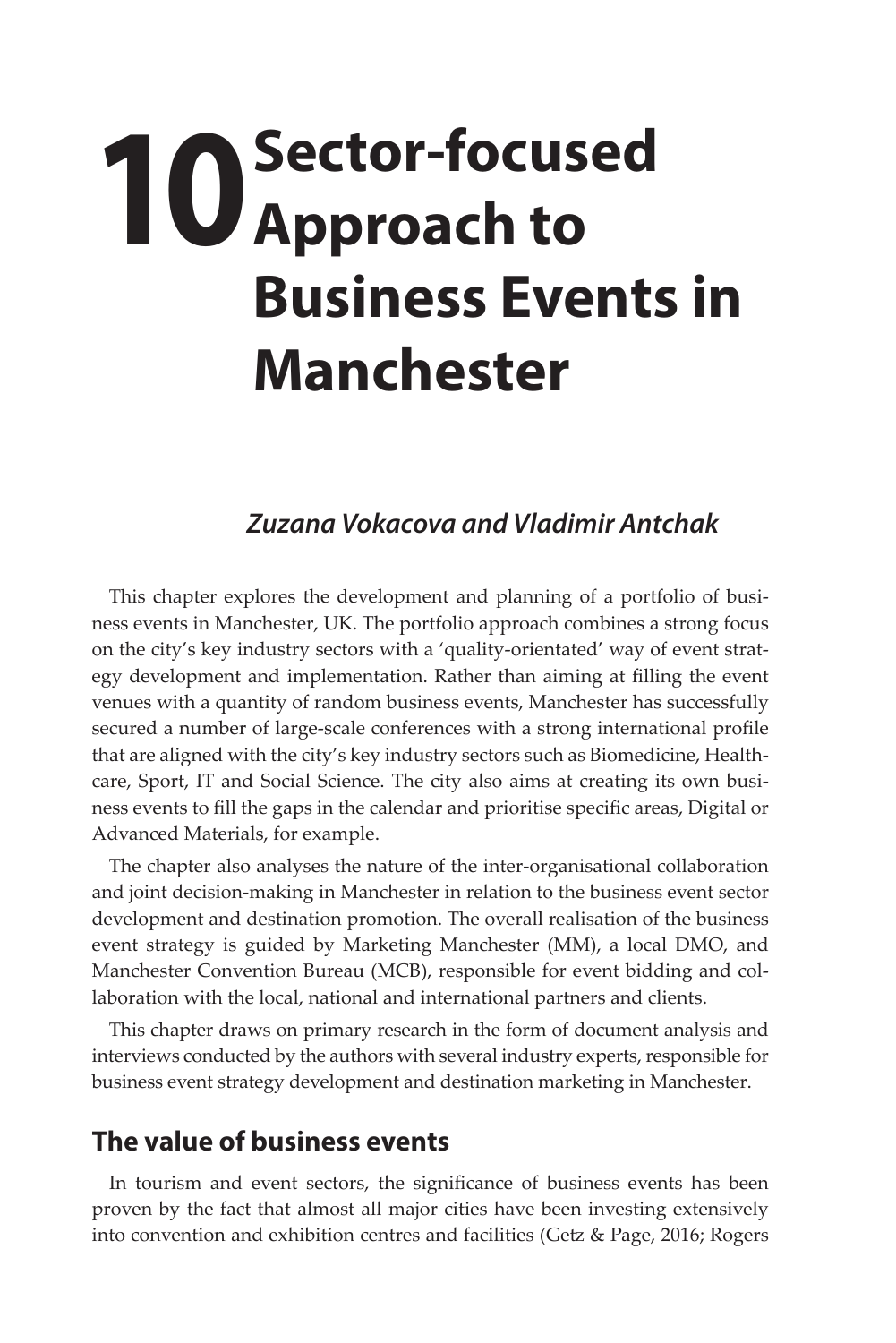& Davidson, 2016) alongside the increasing number of companies operating or selling these facilities and securing international conferences (Kim, Yoon, & Kim, 2011).

The business events industry is often referred to a 'MICE' sector which stands for Meetings, Incentives, Conferences and Exhibitions (Getz, 2013). The major value of business events has been seen in their economic contribution to the host destination (Deng & Li, 2014; Getz, 2013; Raj, Walters, & Rashid, 2017). Statistically, international business-event travellers tend to spend more at a destination than leisure tourists (Getz & Page, 2016). Therefore, business events' delegates are considered to be higher-yield tourists than travellers with leisure motives (Rogers & Davidson, 2016).

In addition to the direct economic value, a more general social and economic legacy of business events has been also recognised (Getz & Page, 2016). Such events can be seen as 'communication vehicles' with internal audience (personnel training, board and sales meetings, annual congresses, etc.) as well as with external audience (product launches, press briefing, general meetings or conferences). In broader sense, they represent "a diverse mix of communications events" (Rogers, 2013, p. 3).

The UK Conference and Meeting Survey (2018), reveals an estimated £18.1 billion of direct expenditure generated by conference and meeting delegates in venues and in wider destination spend in 2017. There were an estimated 92.8 million delegates accounting for approximately 147.4 million delegate days.

To maintain and maximise the benefits of business events, a long-term strategising is required. Many cities across the globe has shifted their ad-hoc approach to business events to the strategic planning of portfolios of events which requires consolidation and collaboration from different institutional organisations, commercial sector and local community.

## **Manchester as a business event destination**

The city of Manchester is an industrial national hub located in the northern part of England in the United Kingdom. It is a central city within a metropolitan county of Greater Manchester (GM), which also comprises [Bolton,](https://en.wikipedia.org/wiki/Metropolitan_Borough_of_Bolton) [Bury,](https://en.wikipedia.org/wiki/Metropolitan_Borough_of_Bury) [Oldham](https://en.wikipedia.org/wiki/Metropolitan_Borough_of_Oldham), [Roch](https://en.wikipedia.org/wiki/Metropolitan_Borough_of_Rochdale)[dale](https://en.wikipedia.org/wiki/Metropolitan_Borough_of_Rochdale), Salford, [Stockport](https://en.wikipedia.org/wiki/Metropolitan_Borough_of_Stockport), [Tameside](https://en.wikipedia.org/wiki/Tameside), [Trafford](https://en.wikipedia.org/wiki/Trafford) and [Wigan.](https://en.wikipedia.org/wiki/Metropolitan_Borough_of_Wigan) As of 2013, the GM economy generated £48 billion GVA (Gross Value Added) which is a 4% share of the national economy (GM Integrated Support Team, 2013). In 2017, Manchester was ranked the 3rd most visited city in the UK. It was included in the Top 10 most intriguing places to visit in 2017. It was number one European city for FDI (Foreign Direct Investment) and the fastest growing city and most economically productive in the UK (Marketing Manchester, 2017a).

One of the city's strategic objectives is to promote Manchester as a leading business event destination. In the city strategies, launched recently (Table 10.1),